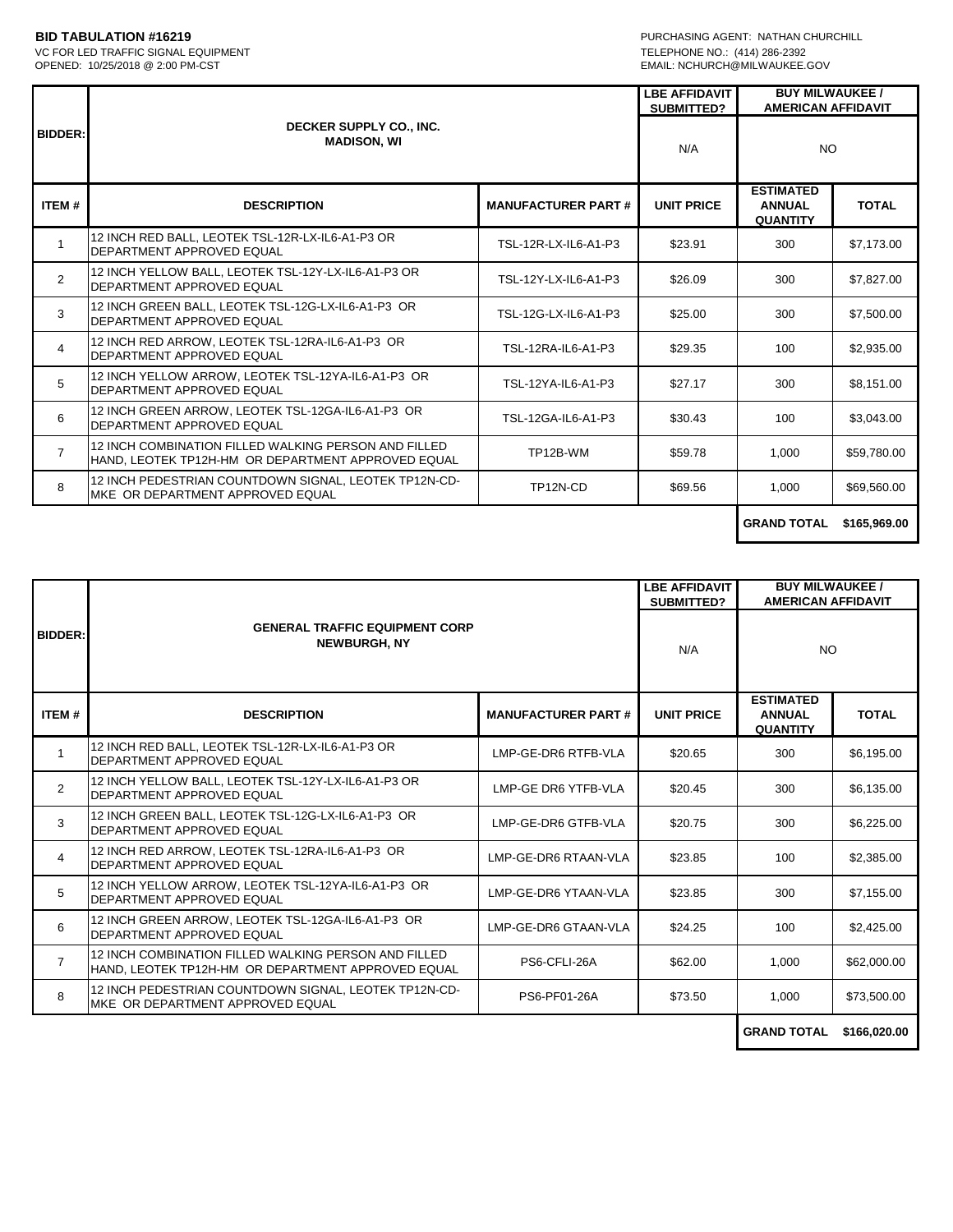## VC FOR LED TRAFFIC SIGNAL EQUIPMENT<br>OPENED: 10/25/2018 @ 2:00 PM-CST

**BID TABULATION #16219**<br>
VC FOR LED TRAFFIC SIGNAL EQUIPMENT<br>
VC FOR LED TRAFFIC SIGNAL EQUIPMENT EMAIL: NCHURCH@MILWAUKEE.GOV

|                |                                                                                                            |                           | <b>LBE AFFIDAVIT</b><br>SUBMITTED? | <b>BUY MILWAUKEE /</b><br><b>AMERICAN AFFIDAVIT</b>  |                |
|----------------|------------------------------------------------------------------------------------------------------------|---------------------------|------------------------------------|------------------------------------------------------|----------------|
| <b>BIDDER:</b> | NEHER ELECTRICAL SUPPLY<br><b>MILWAUKEE, WI</b>                                                            |                           | <b>YES</b>                         | NO                                                   |                |
| <b>ITEM#</b>   | <b>DESCRIPTION</b>                                                                                         | <b>MANUFACTURER PART#</b> | <b>UNIT PRICE</b>                  | <b>ESTIMATED</b><br><b>ANNUAL</b><br><b>QUANTITY</b> | <b>TOTAL</b>   |
| $\mathbf{1}$   | 12 INCH RED BALL. LEOTEK TSL-12R-LX-IL6-A1-P3 OR<br>DEPARTMENT APPROVED EQUAL                              | TSL-12R-LX-IL6-A1-P3      | \$23.75                            | 300                                                  | \$7,125.00     |
| $\overline{2}$ | 12 INCH YELLOW BALL, LEOTEK TSL-12Y-LX-IL6-A1-P3 OR<br>DEPARTMENT APPROVED EQUAL                           | TSL-12Y-LX-IL6-A1-P3      | \$25.85                            | 300                                                  | \$7.755.00     |
| 3              | 12 INCH GREEN BALL, LEOTEK TSL-12G-LX-IL6-A1-P3 OR<br>DEPARTMENT APPROVED EQUAL                            | TSL-12G-LX-IL6-A1-P3      | \$24.80                            | 300                                                  | \$7,440.00     |
| 4              | 12 INCH RED ARROW, LEOTEK TSL-12RA-IL6-A1-P3 OR<br>DEPARTMENT APPROVED EQUAL                               | TSL-12RA-IL6-A1-P3        | \$29.10                            | 100                                                  | \$2.910.00     |
| 5              | 12 INCH YELLOW ARROW, LEOTEK TSL-12YA-IL6-A1-P3 OR<br>DEPARTMENT APPROVED EQUAL                            | TSL-12YA-IL6-A1-P3        | \$26.90                            | 300                                                  | \$8,070.00     |
| 6              | 12 INCH GREEN ARROW, LEOTEK TSL-12GA-IL6-A1-P3 OR<br>DEPARTMENT APPROVED EQUAL                             | TSL-12GA-IL6-A1-P3        | \$30.15                            | 100                                                  | \$3,015.00     |
| $\overline{7}$ | 12 INCH COMBINATION FILLED WALKING PERSON AND FILLED<br>HAND. LEOTEK TP12H-HM OR DEPARTMENT APPROVED EQUAL | TP12B-WM                  | \$59.25                            | 1,000                                                | \$59,250.00    |
| 8              | 12 INCH PEDESTRIAN COUNTDOWN SIGNAL, LEOTEK TP12N-CD-<br>MKE OR DEPARTMENT APPROVED EQUAL                  | TP12N-CD                  | \$68.90                            | 1,000                                                | \$68,900.00    |
|                |                                                                                                            |                           |                                    | CRAND TOTAL                                          | $0.001$ are an |

**GRAND TOTAL \$164,465.00**

|                |                                                                                                            |                           | <b>BUY MILWAUKEE /</b><br><b>LBE AFFIDAVIT</b><br><b>AMERICAN AFFIDAVIT</b><br><b>SUBMITTED?</b> |                                                      |              |
|----------------|------------------------------------------------------------------------------------------------------------|---------------------------|--------------------------------------------------------------------------------------------------|------------------------------------------------------|--------------|
| <b>BIDDER:</b> | PRICE AND SONS, INC.<br><b>MILWAUKEE, WI</b>                                                               |                           | <b>YES</b>                                                                                       | YES - AMERICAN MADE                                  |              |
| <b>ITEM#</b>   | <b>DESCRIPTION</b>                                                                                         | <b>MANUFACTURER PART#</b> | <b>UNIT PRICE</b>                                                                                | <b>ESTIMATED</b><br><b>ANNUAL</b><br><b>QUANTITY</b> | <b>TOTAL</b> |
|                | 12 INCH RED BALL, LEOTEK TSL-12R-LX-IL6-A1-P3 OR<br>DEPARTMENT APPROVED EQUAL                              | TSL-12R-LX-IL6-A1-P3      | \$23.65                                                                                          | 300                                                  | \$7,095.00   |
| $\overline{2}$ | 12 INCH YELLOW BALL, LEOTEK TSL-12Y-LX-IL6-A1-P3 OR<br>DEPARTMENT APPROVED EQUAL                           | TSL-12Y-LX-IL6-A1-P3      | \$25.75                                                                                          | 300                                                  | \$7,725.00   |
| 3              | 12 INCH GREEN BALL, LEOTEK TSL-12G-LX-IL6-A1-P3 OR<br>DEPARTMENT APPROVED EQUAL                            | TSL-12G-LX-IL6-A1-P3      | \$24.68                                                                                          | 300                                                  | \$7,404.00   |
| 4              | 12 INCH RED ARROW, LEOTEK TSL-12RA-IL6-A1-P3 OR<br>DEPARTMENT APPROVED EQUAL                               | TSL-12RA-IL6-A1-P3        | \$28.98                                                                                          | 100                                                  | \$2,898.00   |
| 5              | 12 INCH YELLOW ARROW, LEOTEK TSL-12YA-IL6-A1-P3 OR<br>DEPARTMENT APPROVED EQUAL                            | TSL-12YA-IL6-A1-P3        | \$26.82                                                                                          | 300                                                  | \$8,046.00   |
| 6              | 12 INCH GREEN ARROW, LEOTEK TSL-12GA-IL6-A1-P3 OR<br>DEPARTMENT APPROVED EQUAL                             | TSL-12GA-IL6-A1-P3        | \$30.05                                                                                          | 100                                                  | \$3,005.00   |
| $\overline{7}$ | 12 INCH COMBINATION FILLED WALKING PERSON AND FILLED<br>HAND, LEOTEK TP12H-HM OR DEPARTMENT APPROVED EQUAL | TP12B-WM                  | \$59.00                                                                                          | 1,000                                                | \$59,000.00  |
| 8              | 12 INCH PEDESTRIAN COUNTDOWN SIGNAL, LEOTEK TP12N-CD-<br>MKE OR DEPARTMENT APPROVED EQUAL                  | TP12N-CD                  | \$68.67                                                                                          | 1.000                                                | \$68,670.00  |
|                |                                                                                                            |                           |                                                                                                  | <b>GRAND TOTAL</b>                                   | \$163,843.00 |